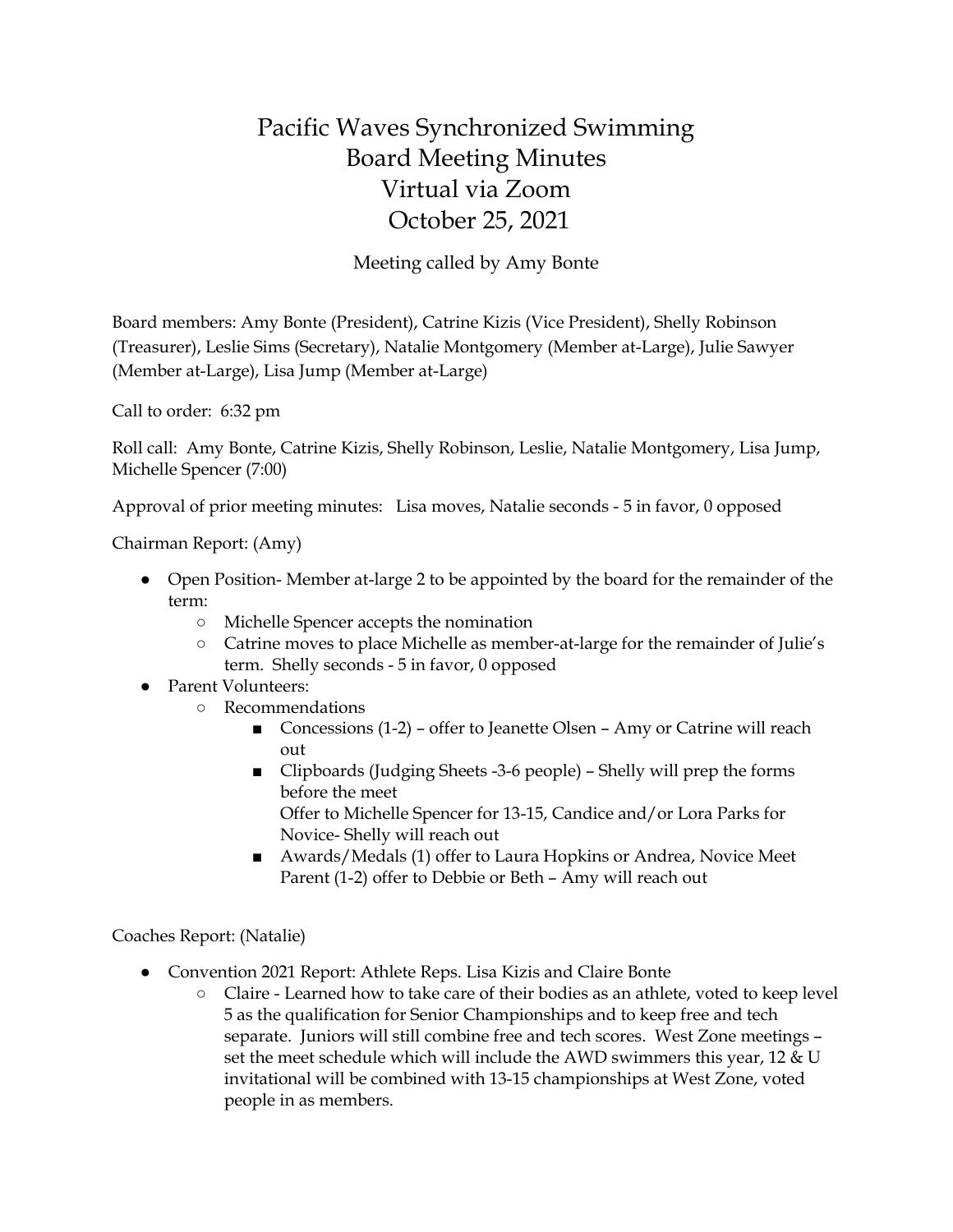- Lisa really useful for athletes to get high level lessons from psychologists and other professionals related to mental and physical health, what to eat, etc.
- They plan to share back with our team with a focus to work on what you can change – techniques to work past mental blocks, and food choices for hard, light and competition day. They can share small pieces each Saturday. They are also thinking of creating a flyer to send out as a follow up based on their interest.
- Natalie new scoring system coming out in 2023 with changes related to degree of difficulty. Still much to be decided and voted on by FINA. There is a degree of difficulty chart on the FINA website to look at.
- Natalie Marketing and how to grow your club. CO club does a Girl Scout day to earn a patch. Club provides pool time and the instructions. We can reach out to Shari Darst in CO for an outline. Seattle goes to the specialized schools and the cultural centers to market.
- Natalie reach out to King County to request they sponsor a meet or a National Team Camp / Practice.
- Synchro-thon Outcome Some concerns about the numbers of laps reported by the girls – as result, Natalie did not share prizes this year for number of laps. Prizes will be awarded for top 3 financial earners. Next year we will bring adult counters back to help manage. Shelly will send a reminder that the money needs to be turned in by 10/31 to avoid monthly billing of Syncro-thon fee.
- Team Trials Successful Outcome & Swimmer Update: Kiah and Isabella are leaving the team due to wanting to participate in other activities.
- Coach assignments:
	- Coach Kate is taking a health leave of absence
	- Natalie and Lindsey Jr's and 13-15, Leslie Novice, Janae helping with Novice plus lessons for girls and adults.
- Event Schedule Update-Updated schedule with tentative pools and dates will be posted.
- Levels Testing-
	- $\circ$  Levels 3, 5 & 6 everyone passed
	- 1 passed level 4
	- 1 passed level 2
	- We will look at scheduling a levels test in the spring for level 2 and possibly for level 1
- Pools Update- FWCC, KCAC 2 lanes for privates only. Peninsula still no info. Marine Hills – we are done until spring. FWCC is requiring vaccination information for all swimmers. Cards will not be kept on file just the date of vaccination. PWSS will keep this information not FWCC.
- New Judges -Parent Mini-Sessions delay for now.

PNA Rep Report: (Natalie) – Natalie is preparing our fees report.

Committee/Representative reports:

Treasurer's report: (Shelly)

• Coach Checking: \$174.75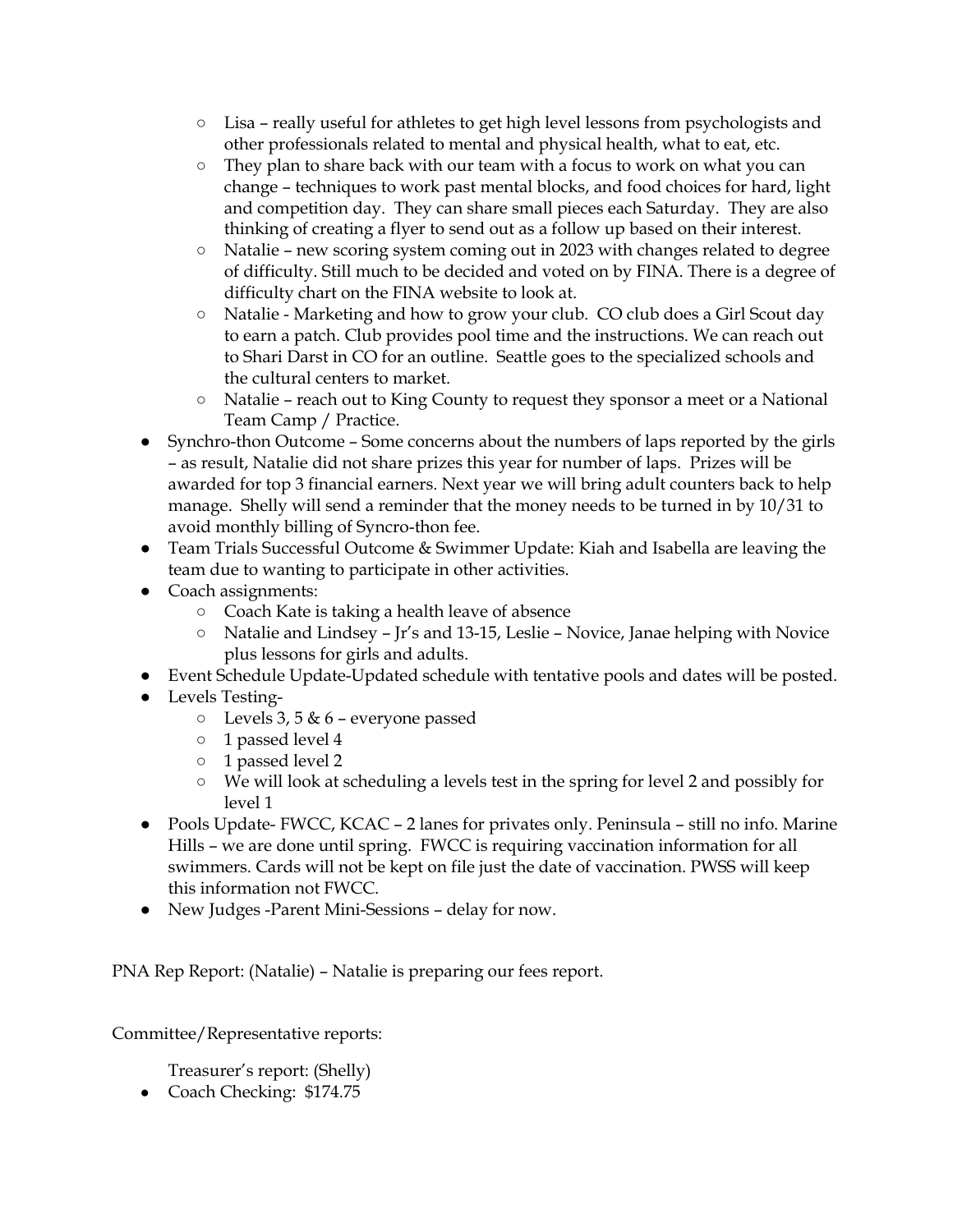- Checking: \$5,125.62 \*
- Savings: \$10,331.01
	- \* Still waiting on September bills from pools
- YTD Income: \$10,364.85
- YTD Expenses: \$6,560.84
- Budgeted Total Expenses: \$58,615.00
- Billing and Paypal Update going really well. This is proving to be a much more efficient and effective way for parents to pay monthly fees. A few members have had to pay the extra fee for submitting incorrectly. Shelly has an email she sends to these families so no further user fees will be incurred.
- Barb Nesbitt Clinic:
	- o We do not see a way to finance Barb for this year. The costs per swimmer would be too high. We are interested in doing our own in-house clinic with the support of our juniors in early January.
- Sports Engine
	- o Natalie and Shelly talked with the company about contracting for a website and a registration/communication app. QuickBooks for some accounting purposes would still be needed. Shelly needs to re-figure the numbers before she makes a recommendation.
- Fundraising: (Catrine)
	- o Synchro-thon Outcome funds are still coming in.
	- o Mod Pizza Takeover: Funds raised amount-\$207.00
	- o Evergreen Wreath Sales Update –Wreath orders need to be by October 31. Pick up of wreaths at Apine Farms will be November 22nd at 4:00pm.
	- o Future Restaurant Takeover? Natalie will try to schedule with Fondi in Gig Harbor in December on a Sunday; consider doing one every other month.
- Social media/Marketing report: Macy has created a recruitment flyer. Lisa will email it out to the board. The plan is to post it at FWCC and push it out via social media.
- Recruitment Committee Report: See ideas posted in convention report in Coach's section above.
- Merchandise committee report:
	- o Virtual Gear Swap took place via email and was successful. Shelly included purchases on swimmers invoices.
	- o Items to be embroidered need to be to Catrine by Tuesday November 30. Swimmers can give items to their coach at practice on Saturday November 27.

New Business: N/A

Announcements: N/A

Next Meeting: Monday, November 15 @ 6:30pm via Zoom